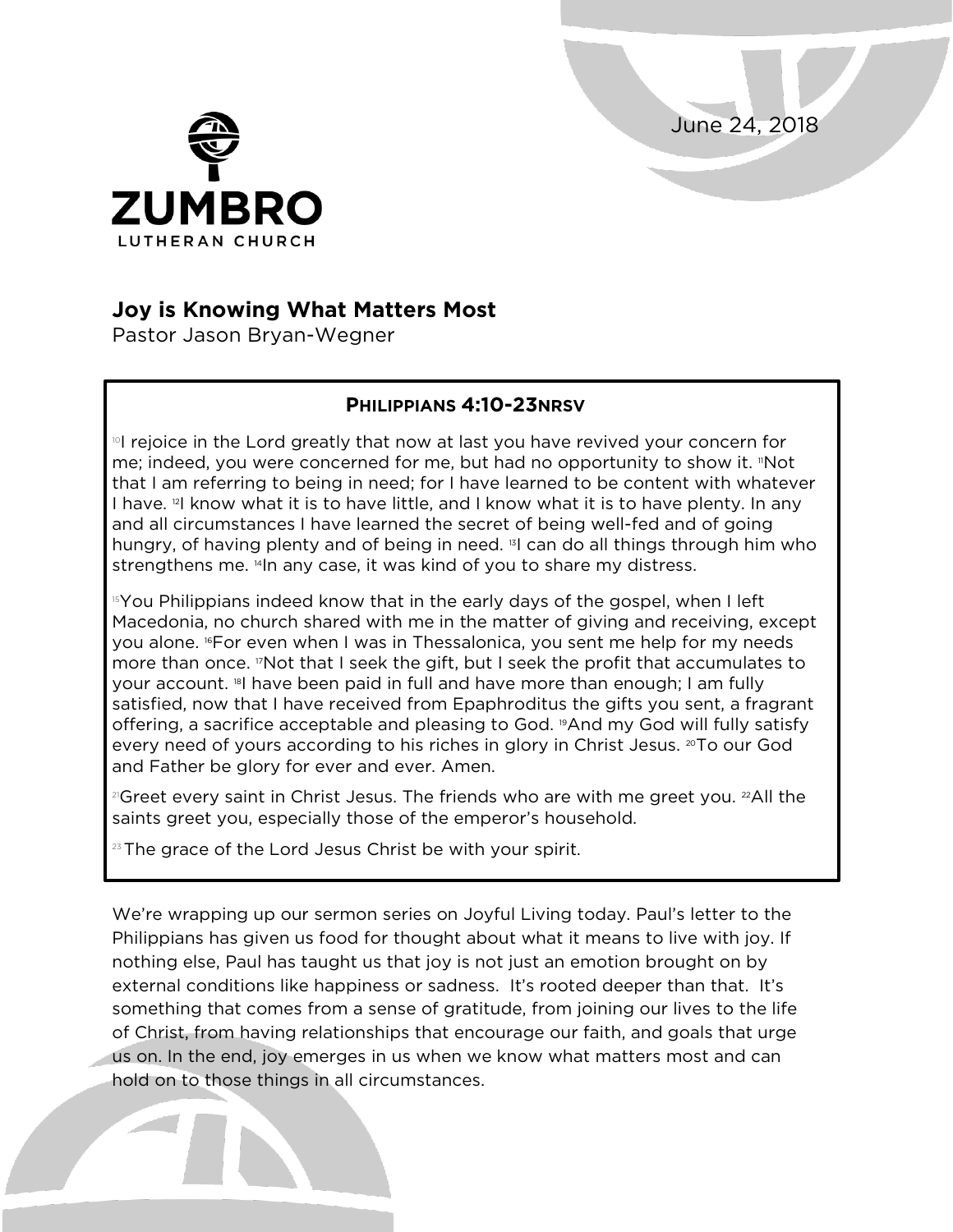At the time Paul wrote to the Philippians, it didn't look like he had much to be joyful about. Remember, Paul was in prison facing possible execution. He had heard that the Philippians were struggling to get along and be the kind of community Christ called them to be. Rather than sharing and shaping the world around them with Christ's love, they were fighting about what the rules were for who could be part of the church and what they had to do to continue to belong. On top of this, there were some who were trashing Paul's name, trying to undermine his teaching. In a short time since Paul's last visit, this church had lost focus on what and who had formed them and what mattered most as a church.

Unfortunately, it's not uncommon even today for churches and other organizations to lose focus on what matters most. Stores like Sears once had their names on the tallest buildings in the world; and now they are being devoured by companies like Amazon. It's not that we've have stopped buying things, we just don't buy them out of catalogs that come in the mail anymore, or go shopping at the mall every Saturday. Sears and other stores like it made decisions about their future that failed to see that what mattered were people, not the way they sold their products.

We're not immune from this in the church either – not just at Zumbro – but most churches, even the largest ones are wondering what the future looks like as people's patterns of life and priorities change. For decades, churches have formed denominations, built buildings, and could reliably expect that those who were baptized in that denomination would grow up and find a church just like the one they were raised in. In all honesty, it hasn't worked like this in several decades. People are still asking spiritual questions, but many are not looking to the church for answers.

Here at Zumbro, our building is surrounded by the dynamic changes of DMC. Buildings are going up all around us. It's raising some big and important questions for us about our own facility and location among this growing, dynamic place. The MAP survey we just completed has provided some helpful insight about where we're at right now in our thinking. This and the further conversations we will have later this summer and fall will be important steps in helping us further clarify what matters most to us as a congregation and why we are called to serve the way we do as this community.

We could see all these changes and be overwhelmed, and I'll be honest, sometimes it is difficult to know what the church as a whole; or this church in particular will look like in 20 years or 50 years. But, it doesn't mean that the world needs Jesus, and the hope and joy he offers the world any less. Or that the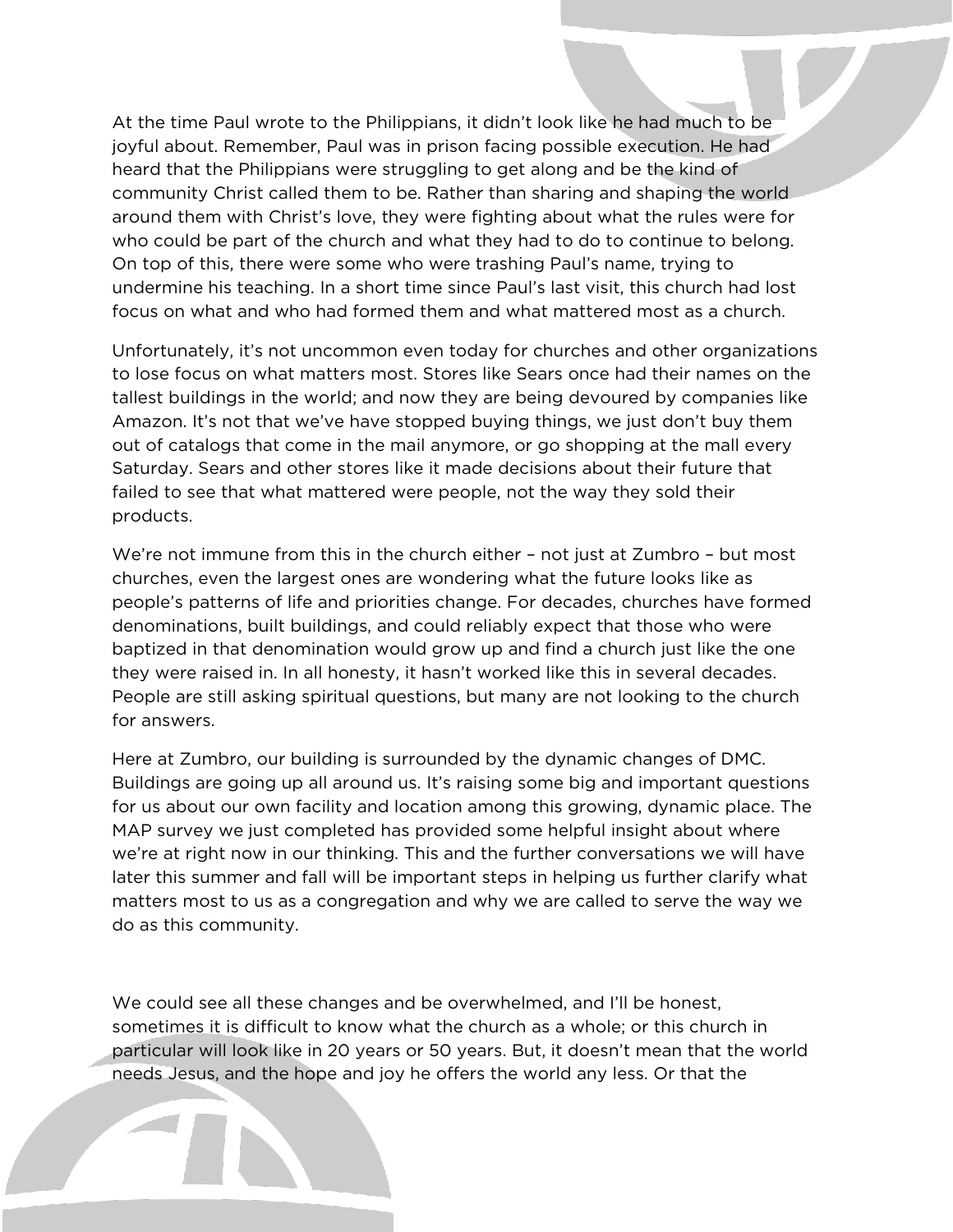message of Jesus matters any less today than it did 50 years ago. If anything it matters more.

The Apostle Paul was a spiritual entrepreneur. He didn't know what he was doing when he started telling others about Jesus. He didn't have a sense of what kind of communities might form when Jews and Gentiles came together to praise the Lord. He didn't know how people would respond when women started to lead, and people started to listen. But, he had a vision and faith that this was of God and that where Christ's name was praised the kingdom of God would grow. He was thankful when he saw the church living out what mattered most, faith toward Christ, generosity toward the church and those in need, hope and joy amid challenges. And perhaps this is the same kind of spirit and faith we need today too. Perhaps God is calling us to take some bold steps into this uncharted future, to start ministries we've haven't dreamed of yet, to build partnerships that connect us more deeply with our neighborhood.

What comes out of this letter from Paul is encouragement to be resilient, hopeful, and generous because Christ is at work in us - always. Trusting that Christ will work in us, that he will bless us in our efforts, and will provide help along the way might just produce the joy we need to grow into the future that God has planned for us.

What I love about Philippians is that it is abundantly clear that being the church is not about being perfect. It's about loving and being loved in community despite its challenges and ours. Paul reminds us that being the church is about keeping the main thing the main thing; that we are given to one another to share life and hope in Jesus together, and to share this life with the world around us.

Last week, Cassie Meyer came to worship with her two little ones. Her husband Andy often works weekends, so she was single parenting that morning. Worship isn't always easy when you have little ones with you. But last week Cassie felt like she needed to be here. She had some pretty heavy things she was carrying. She had had an itchy blotchy spot on her neck for some time. And after going to the doctor and advocating that they look at it further, she found out it was melanoma. She had to have surgery to remove it and wait patiently for the pathology reports to see if it was anywhere else. It was a lot to take in in a short time. Things were not going the way you would imagine they would be going for someone not yet 30.

After worship, she said, "I'm always amazed at what can occur during the hour I go to church alone. I had to run to the front TWICE to get my daughter. Then she decided to open her hymnal and sing very loudly. She was surrounded by smiles of encouragement. I missed the sermon because I was changing a blowout diaper and outfit of my son's. I went to communion while a stranger in the pew held my